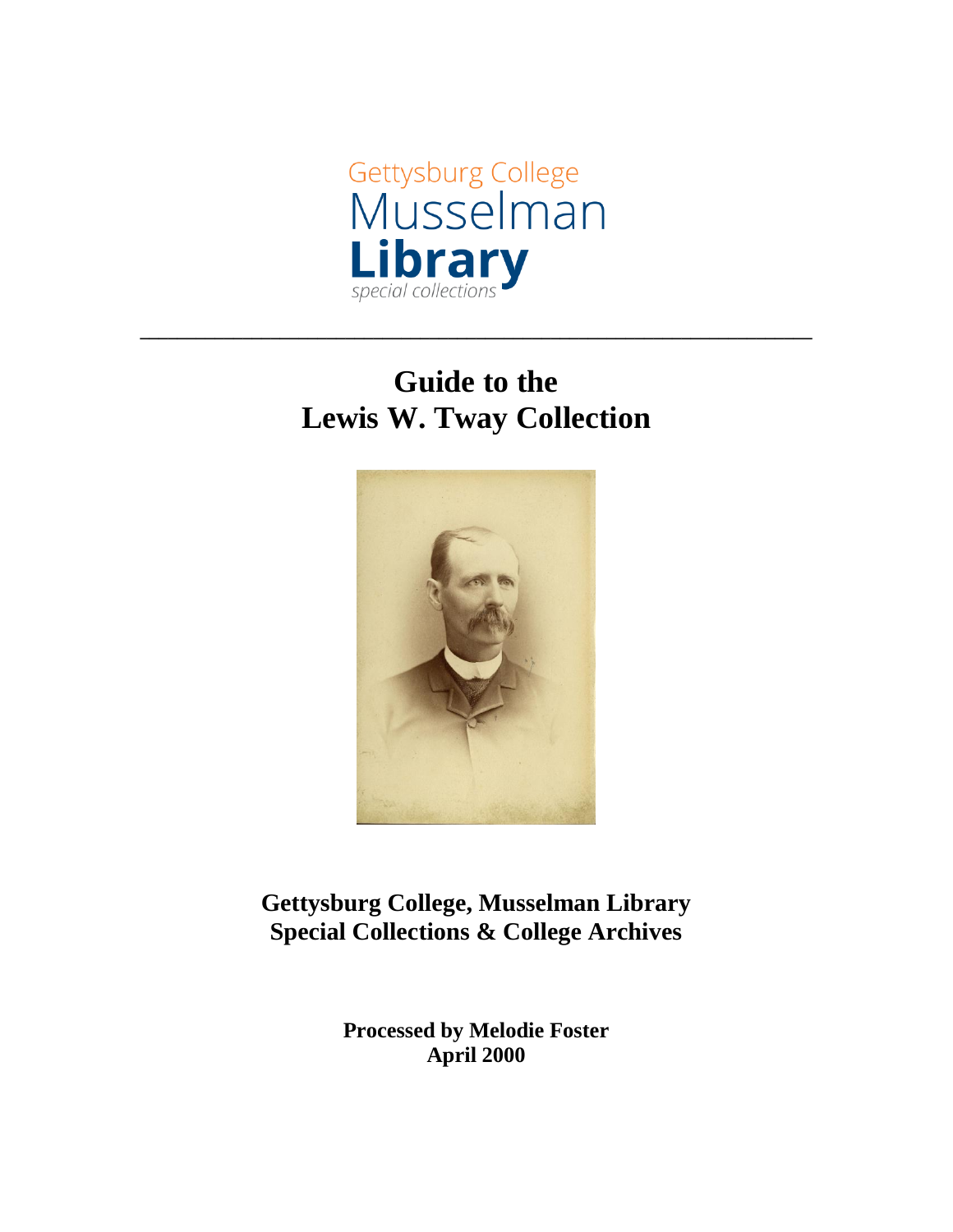## **MS - 011 The Lewis W. Tway Collection**

(3 boxes, .75 cubic feet)

Inclusive Dates: 1860-1920

*Processed by: Melodie Foster April 2000*

#### **Provenance:**

Donated to Gettysburg College by descendants of Lewis Tway (from the Estate of Helda V. Dean Austin by Mrs. Virginia Branston, executor), through the efforts of Grace C. Kenney, Emeritus Professor of Health and Physical Education.

#### **Biography:**

Lewis W. Tway (1842-1923) was born in Brooklyn, New York where he worked as a farmer before enlisting in Company K of the 147th N.Y. Volunteers on July 15, 1863 for a term of three years. He received a leg wound on May 6, 1864 at the Battle of the Wilderness and was granted furlough May 18 - June 18, 1864. He was discharged July 14, 1865 in Philadelphia at the age of 21. He married Emma V. Doughty of Brooklyn on May 6, 1866 and with her raised one daughter, Nellie. Tway was active in the Stella Lodge between 1874 and 1885 and was a member of the G.A.R. He returned to Gettysburg for the 50th Reunion in July 1913 and died in 1923.

## **Scope and Content Notes:**

The Lewis W. Tway Collection consists of three boxes of Civil War mementos. Box 1 contains manuscripts, box 2 contains artifacts and box 3 contains a lithographed muster roll of Company K. Items carried by Tway during the war include a "housewife", bible, inkwell, diary, currency (fractional and postage) and photographs (of himself and another soldier). The collection contains a letter written to his sister soon after he was wounded, the torn swatch of pants through which the bullet entered his leg, and two letters from a young lady whose comfort package he received in 1865. Also included in the collection are Tway's official papers from the war: his furlough, discharge and pension certificates.

Items from the 50th reunion of the 147th N.Y.V. at Gettysburg include a photograph of the surviving members, the lithographed muster roll, and a tip cup. Other personal items in the collection are Tway's marriage certificate, obituary, a book presented to his wife on their wedding day, certificates of membership to Stella Lodge and three G.A.R badges. The collection also contains a number of photographs of Tway, his wife, and his daughter from the period 1860-1920, as well as artifacts.

## **Box 1: Manuscripts**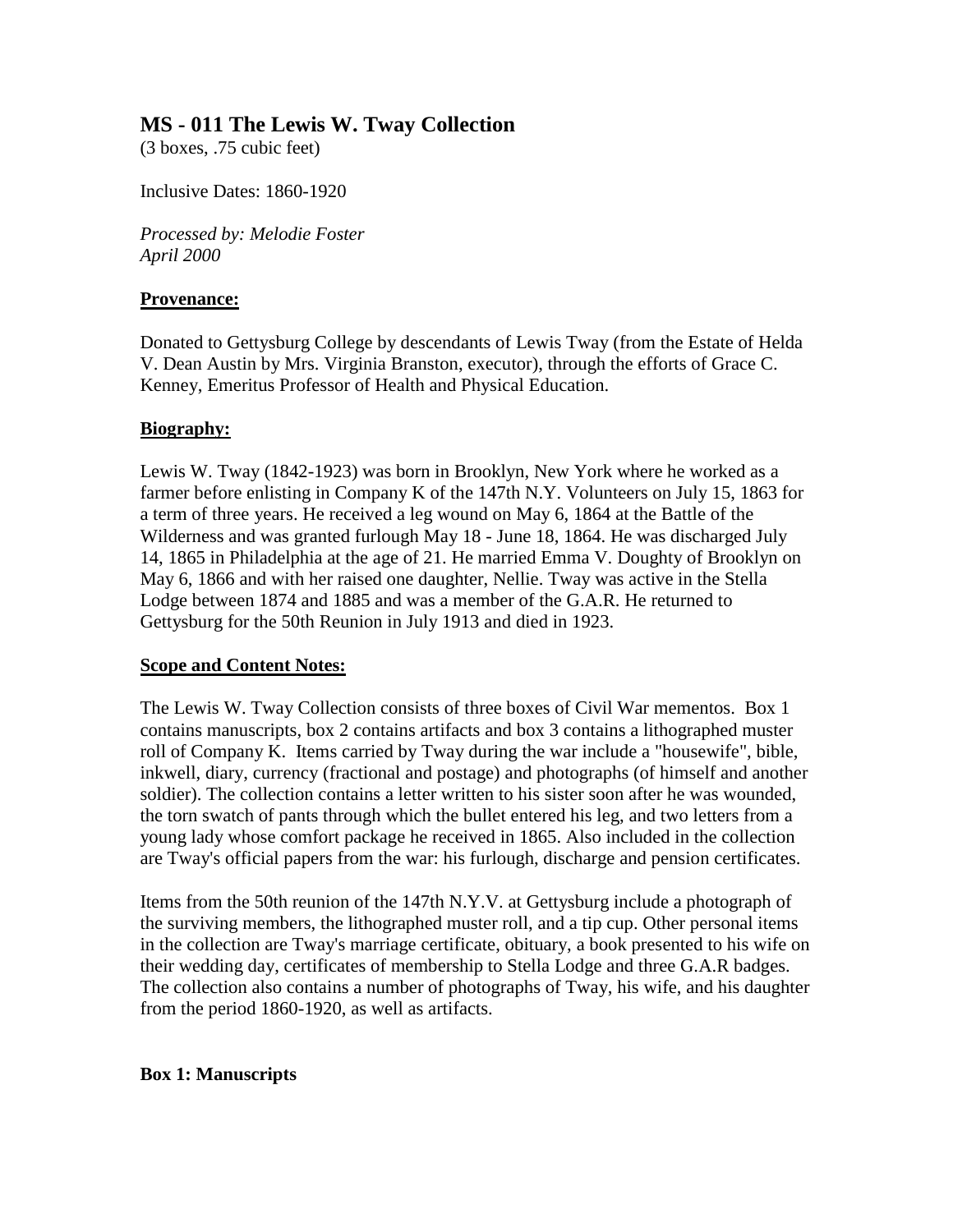| $1-1$                | Diary   | September 6, 1863                                                   |
|----------------------|---------|---------------------------------------------------------------------|
| $1 - 2$              | Letters | May 13, 1864 - Alexandria: "My dear Sister" From "Brother<br>Lew"   |
|                      |         | March 29, 1865 - South Hampton: "Dear Soldier" from                 |
|                      |         | "Elarny A. Brown                                                    |
|                      |         | June 12, 1865 - South Hampton, N.H.: "Dear Friend" from             |
|                      |         | Elarny                                                              |
| $1 - 3$              |         | Documents Pension Certificate, June 19, 1913 with attachments dated |
|                      |         | May 4, 1913; May 1, 1920; June 23, 1922                             |
|                      |         | Newspaper Clipping "Vet. Writes Own Obit."                          |
|                      |         | Certificate of membership to Stella Lodge No. 485 F.&A.M.,          |
|                      |         | <b>Brooklyn</b>                                                     |
| 1-4 Diary photocopy  |         |                                                                     |
| 1-5 Diary transcript |         |                                                                     |

**1-6** Letter photocopies and transcripts

**1-7** Miscellaneous - container lists (2) November 30, 1990, photocopy "Report of the Reunion of 147th Regiment Reunion Association Held at Gettysburg Pa. July 2, 1913"

#### **Box 2: Artifacts**

(MS oversized)

Badge: "G.A.R. Morgans Post No. 293 Rockland, N.Y."

Badge: "In Memoriam Capt. Wm. A. Jackson Post, No. 301 Dept. N.Y. G.A.R."

Fractional currency \$.25 (2, one badly worn) Fractional currency \$.10 (2, one badly worn) Postage currency \$.25 Postage currency \$.05

Tin cup and lid with "1863 Gettysburg July 1st to 4th 1913" etched on bottom

Metal badge: "GAR"

The New Testament of Our Lord and Savior Jesus Christ, New York: American Bible Society, 1862, 368p., bound with The Book of Psalms, New York: American Bible Society, 1862, 69p. (with autograph: Lewis W. Tway Company K 147th N.Y. Vols)

Ink bottle (wood) with glass liner and screw top lid; remnants of ink in bottle. In ink on side of bottle "LWT carried through war"

"Housewife", contained 3 photographs (noted below by a \*)